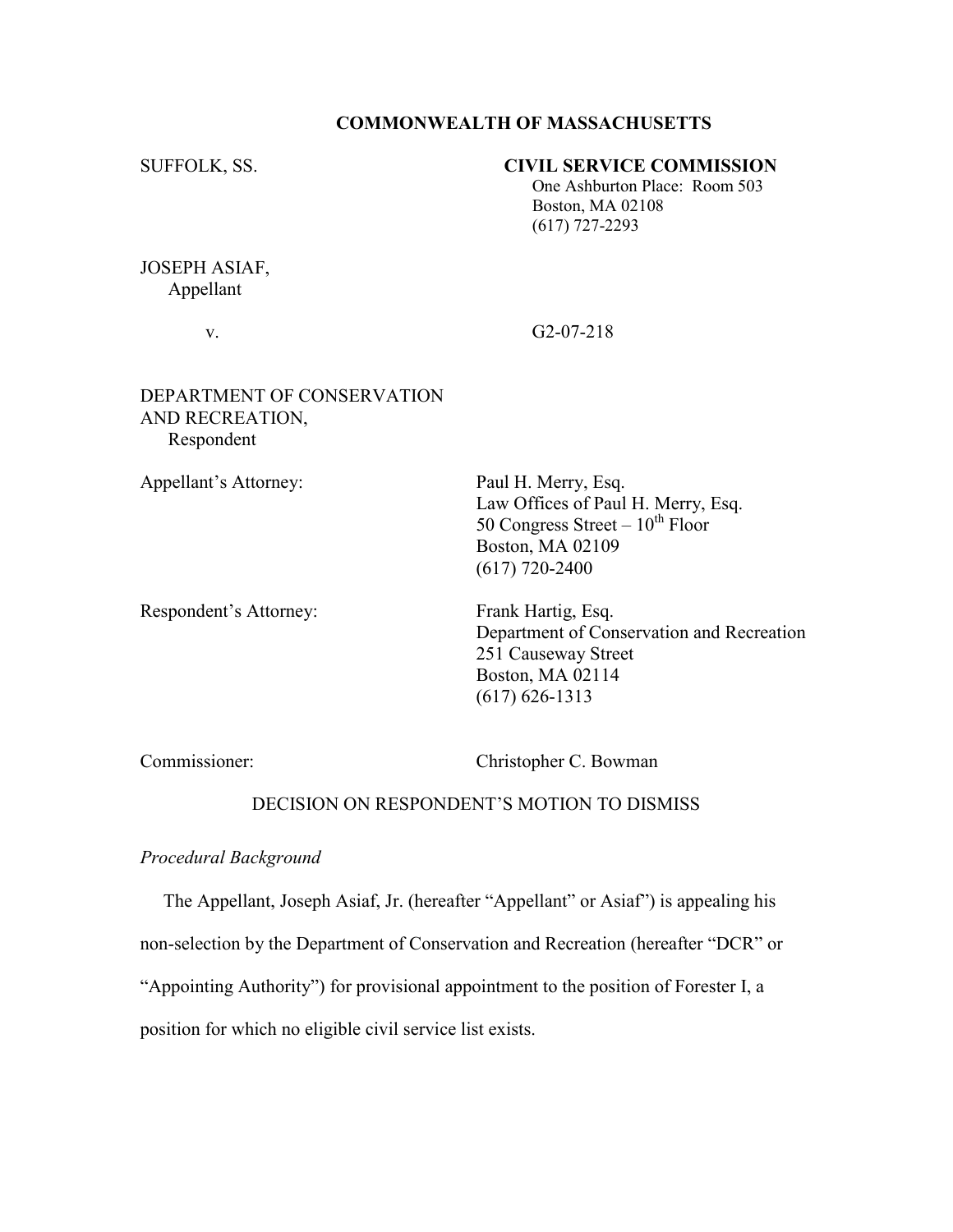After a pre-hearing conference held at the offices of the Commission on September 17, 2007, DCR and the state's Human Resources Division (HRD) submitted a Motion to Dismiss the Appellant's appeal on October 9, 2007. The Appellant submitted an Opposition to the Motion to Dismiss on November 21, 2007.

#### Factual Background

 In December 2006, DCR posted a vacancy for a provisional appointment to the position of Forester I, a position for which no current civil service list exists. The Appellant, who has civil service permanency as a Tree Climber I and currently holds the provisional title of Insect Pest Control Specialist II for DCR, applied for the position along with five other candidates. On June 11, 2007, DCR selected another applicant for the provisional appointment in question, after that candidate received the highest score in the interview process.

#### Argument of DCR and HRD

 DCR and HRD argue that the Appellant lacks standing to appeal the provisional appointment to the Forester I position at DCR as Forester I is the entry-level title in the Forester series for which no eligible civil service list exists. Citing G.L. c. 31, § 12, DCR and HRD argue that an Appointing Authority may make a provisional appointment when there is no suitable list from which to make a permanent appointment.

 DCR and HRD also argue that even if the Commission had jurisdiction to hear the instant appeal, it should be dismissed because DCR has the right to utilize an interview process to select the most qualified candidate. According to DCR, they did indeed select the most qualified candidate after completing the interview process.

2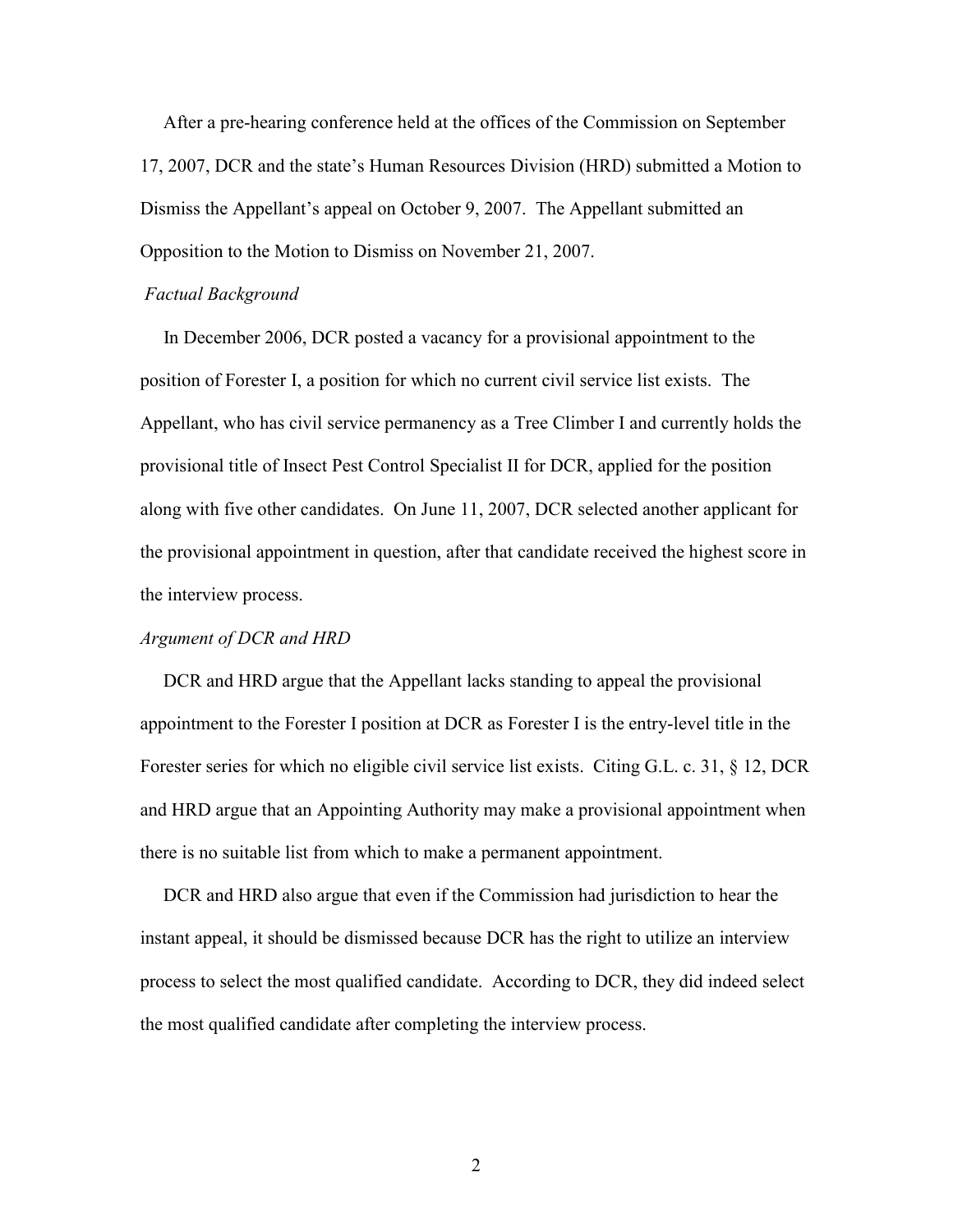### Argument of Appellant

 The Appellant argues that the Commission should first determine whether the appointment in question should be deemed a *promotional* provisional appointment, as it would represent an increase in pay and title for the Appellant. Moreover, the Appellant argues that the tenets of basic merit principles should compel the Commission to hear his instant appeal, as, according to the Appellant, the selected candidate is less qualified than the Appellant.

 In regard to the validity of the interview process, the Appellant argues that the Appointing Authority is still required to show to the Commission that the interview process did indeed reveal that the selected candidate had superior qualifications. Conclusion

 G.L. c. 31, § 12 states that an appointing authority may make a provisional appointment if no suitable eligible list exists from which certification of names may be made for such appointment or if the list contains the names of less than three persons who are eligible for and willing to accept employment. There is no further obligation on the part of the Appointing Authority to prove that the person so appointed was the most qualified candidate or better qualified than any other. A provisional appointment may be authorized pending the establishment of an eligible list.

 The Appellant appears to argue that the position should have been posted as a provisional *promotion*, rather than a provisional *appointment*, thus requiring, pursuant to G.L. c. 31, § 15, that the Appointing Authority demonstrate that the candidate chosen is qualified (if selected from candidates holding the next lower title) or the most qualified

3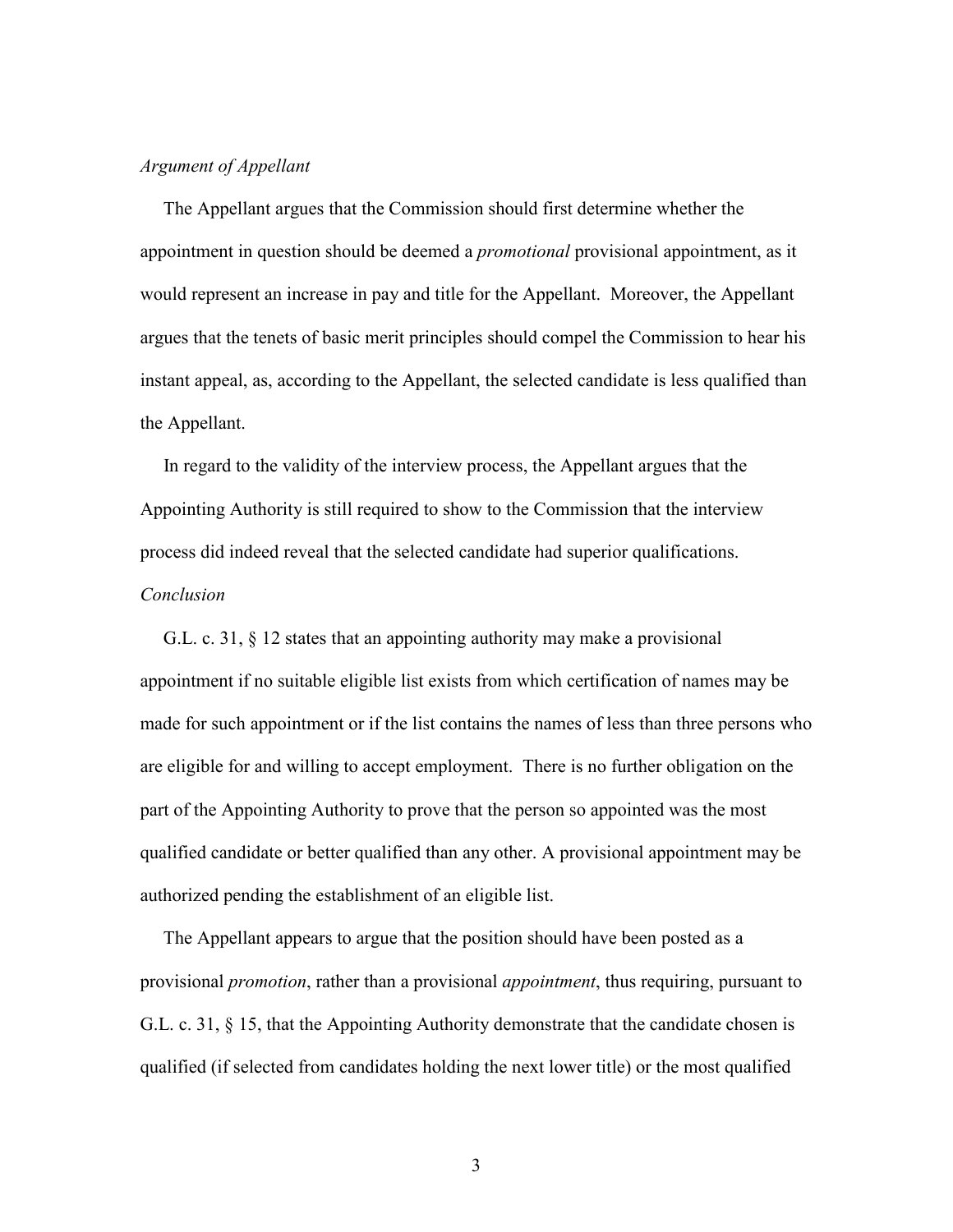(if selected from candidates not holding the next lower title). The Commission disagrees. First, the position in question is "Forester I" , the entry-level position in the series. The fact that the position would represent a higher pay grade for the Appellant, who happened to apply for the position, does not require the Appointing Authority to post this position as a provisional promotion. Moreover, even if the position in question were, for example a "Forester II" position (which it is not), there is nothing preventing the Appointing Authority from exercising its discretion to post the position as a provisional appointment, rather than a promotion.

 Notwithstanding the fact that the Appointing Authority has met its statutory obligation under the civil service law in the instant case, the Commission reiterates its longstanding admonishment to all appointing authorities and the state's Human Resource Division to end the unhealthy and improper reliance on provisional appointments and promotions. As the Commission has noted before, the solution need not require the establishment of cost prohibitive and often outdated paper-and-pencil tests. Rather, the solution can include a selection process which emphasizes past performance, managerial evaluations and candidate interviews. (See Holt v. Department of Revenue and DPA, CSC Case No. G-2463 (1994) & Porio, Shea and Trachtenberg, CSC Case Nos. D-02-759, D-02-763 and D-02-715 (2006)).

 For the above reasons, the Appellant's appeal filed under Docket No. G2-07-218 is hereby *dismissed* and the full hearing previously scheduled for January 22, 2008 is canceled.

Civil Service Commission

Christopher C. Bowman, Chairman

\_\_\_\_\_\_\_\_\_\_\_\_\_\_\_\_\_\_\_\_\_\_\_\_\_\_\_\_\_\_\_\_